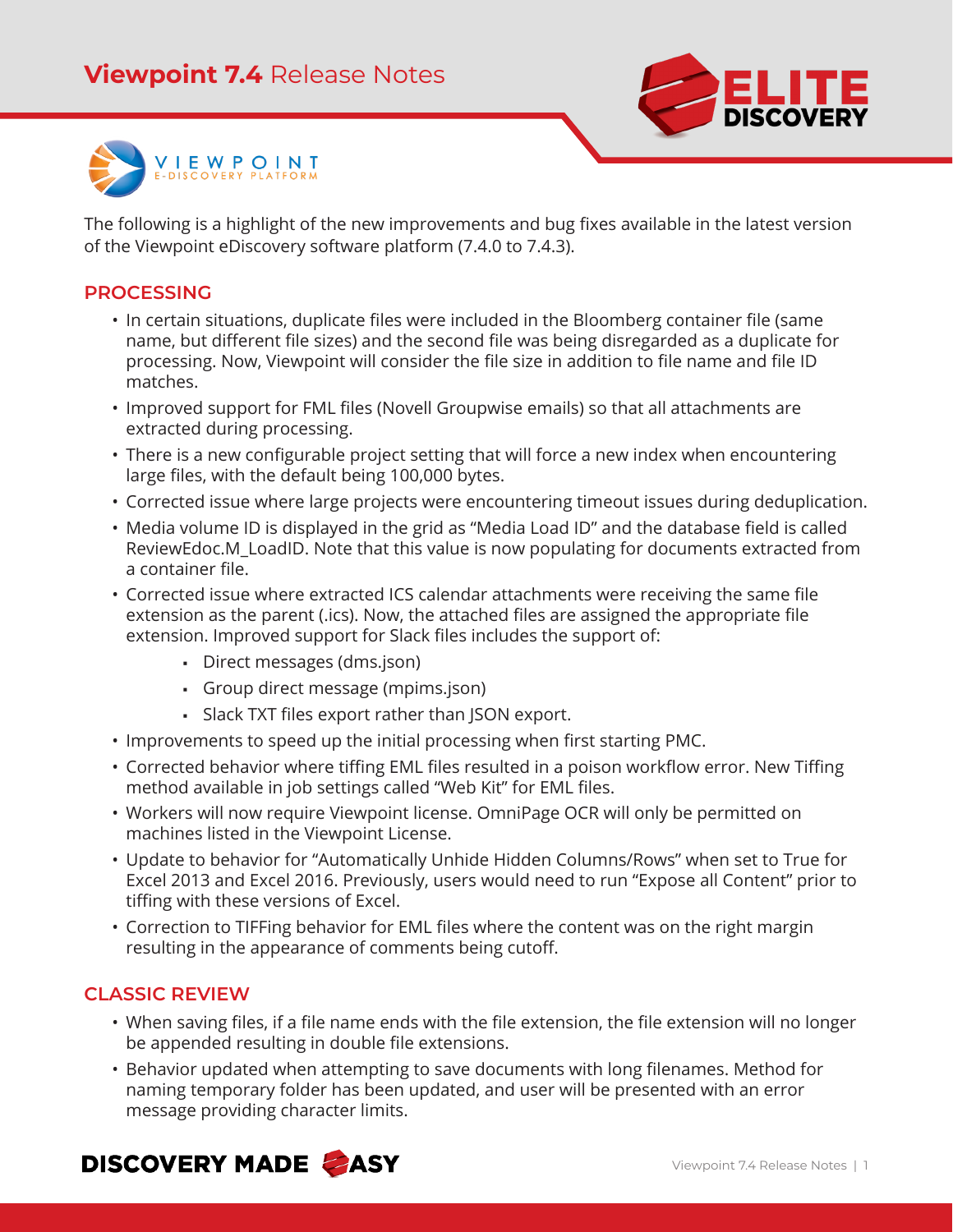

- Previously in Automation, when the "Include Family" option was selected and the percentage was less than 100%, there were occasions when full families were not being included as the logic added families and then took the desired percentage of documents. Now the documents meeting the criteria will make up the desired percentage and full families will be added subsequently. This may result in more documents than expected depending on number of family members.
- New feature that will allow users to easily add duplicate documents to a view. Note that this will include all copies of the document within the dedupe set.
- Correction to "ETA Suppression" behavior when using the "Include Family" option. Previously, in some cases, suppressed children were not being added back to the family when this option was selected. Now, families will be appropriately reconstituted.

# **WEB REVIEW**

- New feature set that provides for an integration with Azure NERS for entity identification and extraction – Entity Management System (EMS).
- New visualizations are now available for the EMS module. Users will be able to visually explore entities and categories via the Entities Map chart.
- New feature in web review which will allow users to save and load a default web layout. \*Note that for this iteration, user must have permission to use "Copy Profile From Another User To Selected" Classic function to apply "default" settings to another user. Future enhancements to come.
- Native redactions are now viewable from the web review interface.
- Document viewer now follows the same hierarchy for display as desktop review.

Hierarchy for Display:

- 1. Slipsheet
- 2. Image Redaction
- 3. Native Redaction
- 4. Use ReviewFileSourceFormat (Native, HTML, Text, TIFF, Slipsheet, Redaction)
- Filtering by custom fields is now supported in the Document grids Document List, Relations Panel, and Pinned Docs.
- Corrected behavior where VP Web was not cleaning up the SavedFile folder. Downloaded files will be deleted from the temp folder after 7 days.
- Minor improvements to web UI repositioning of buttons and renaming of tab within Preferences.
- Improvement to method for splitting document text when sending for machine translation. Previously, errors could be encountered when attempting to split text into required size chunks for translation.
- Correction for Doc History where internal exception was received when looking at the document history for a particular document.